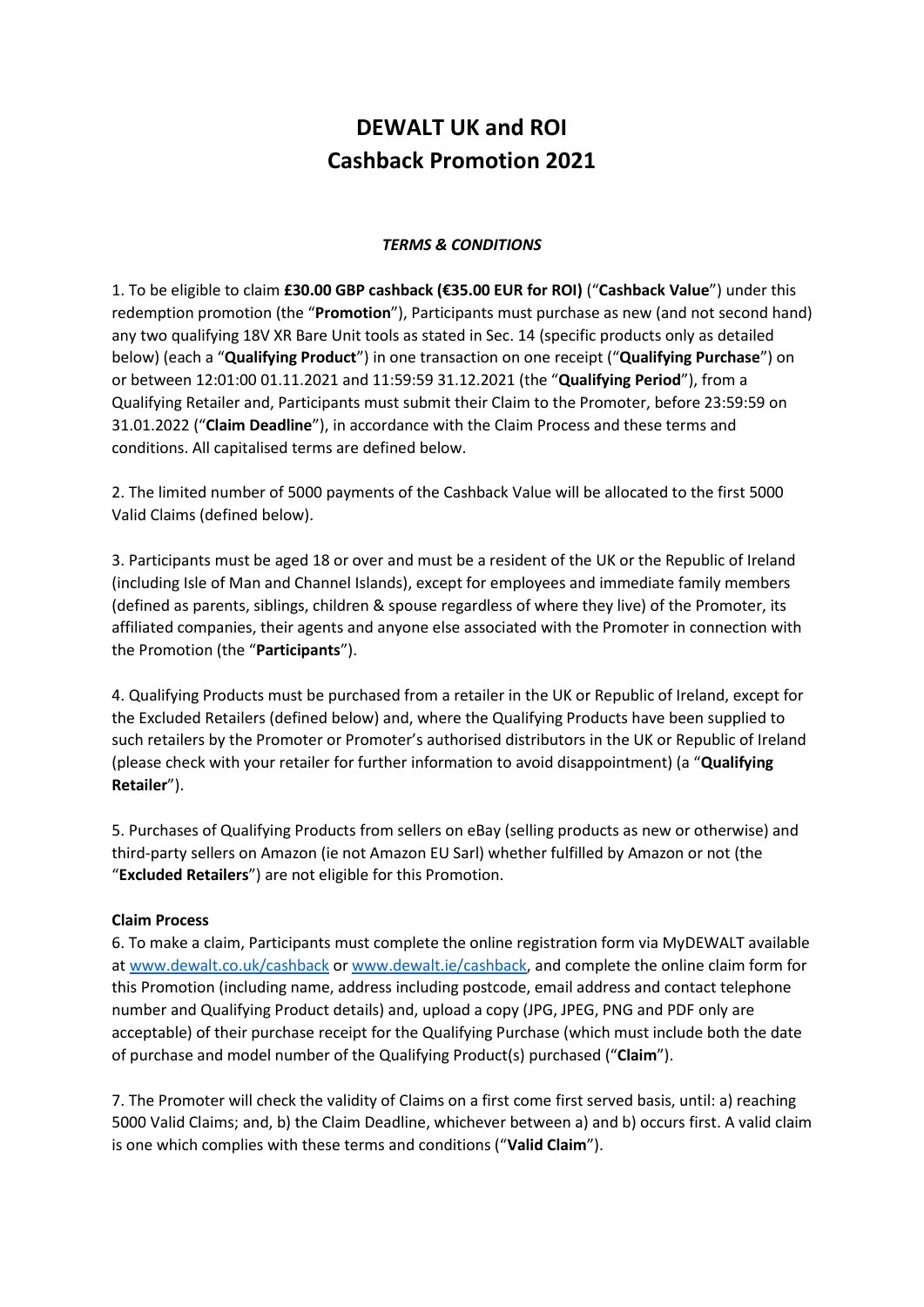8. Following Participant's submission of their Claim on or before the Claim Deadline, the Promoter will email Participants to confirm the next steps of the claim process, including whether or not Participant has a Valid Claim and/or is eligible to receive the Cashback Value ("**Confirmation Email**"). Promoter will not process any Claim received after the Claim Deadline nor contact the Participant in respect of such Claims.

9. Those Participants the Promoter confirms as eligible to receive the Cashback Value, should allow 30 days from the date their Claim was submitted, to receive the Cashback Value. Where the Promoter is unable to meet this deadline Participants will be informed of the timeframe within which the Cashback Value is expected to be received ("**Revised Date**"); if the Cashback Value has not been received by the later of the Revised Date and 30 days from the date of the Confirmation Email, Participants are invited to contact the Promoter within 5 days of such date, by email at redemption@sbdinc.com with the subject line "Cashback". Claims pursued after this time will not be accepted.

10. Participants who are unable to upload the supporting documentation with their Claim should email the Promoter at [redemption@sbdinc.com](mailto:redemption@sbdinc.com) with the subject line "Cashback" on or before the Claim Deadline.

11. Qualifying Purchases purchased outside of the Qualifying Period will be deemed invalid.

12. Claims received after the Claim Deadline will be deemed invalid.

13. Participants must keep the Qualifying Product for a period of at least 30 days from the date of purchase. If the Qualifying Product is returned within this period, the Promoter will be entitled to claim back the Cashback Value.

14. The ONLY Qualifying Products are – DCP580N-XJ, DCS334N-XJ, DCS335N-XJ, DCS367N-XJ, DCS369N-XJ, DCS382N-XJ, DCS565N-XJ, DCS570N-XJ, DCS571N-XJ, DCS572N-XJ, DCW200N-XJ, DCW210N-XJ, DCW604NT-XJ and DCW604N-XJ ONLY. Any other derivatives including kits with batteries and chargers will not be accepted.

15. Only one Claim per Participant and one claim per Qualifying Purchase and one claim per household is permitted. ONLY the first Valid Claim in respect of a household will be eligible under this Promotion.

16. The Promoter reserves the right to verify the eligibility of all Claims to protect itself against fraudulent, invalid or repetitive claims including, without limitation, to require the Participant to prove that it did not return the Qualifying Product purchased within the period of 30 days from the date of delivery.

17. Claims for returned Qualifying Products, Claims or entries in bad faith or fraudulent Claims or entries will be invalidated.

18. The Promoter will not be held responsible or liable for any technical, hardware, software, server, website, or other failures or damage of any kind to the extent that this prevents or delays the Participant from or otherwise obstructs the Participant to submit a Claim under the Promotion. Claims made by fax, telephone or email, will not be accepted. Illegible, incomplete or altered claim